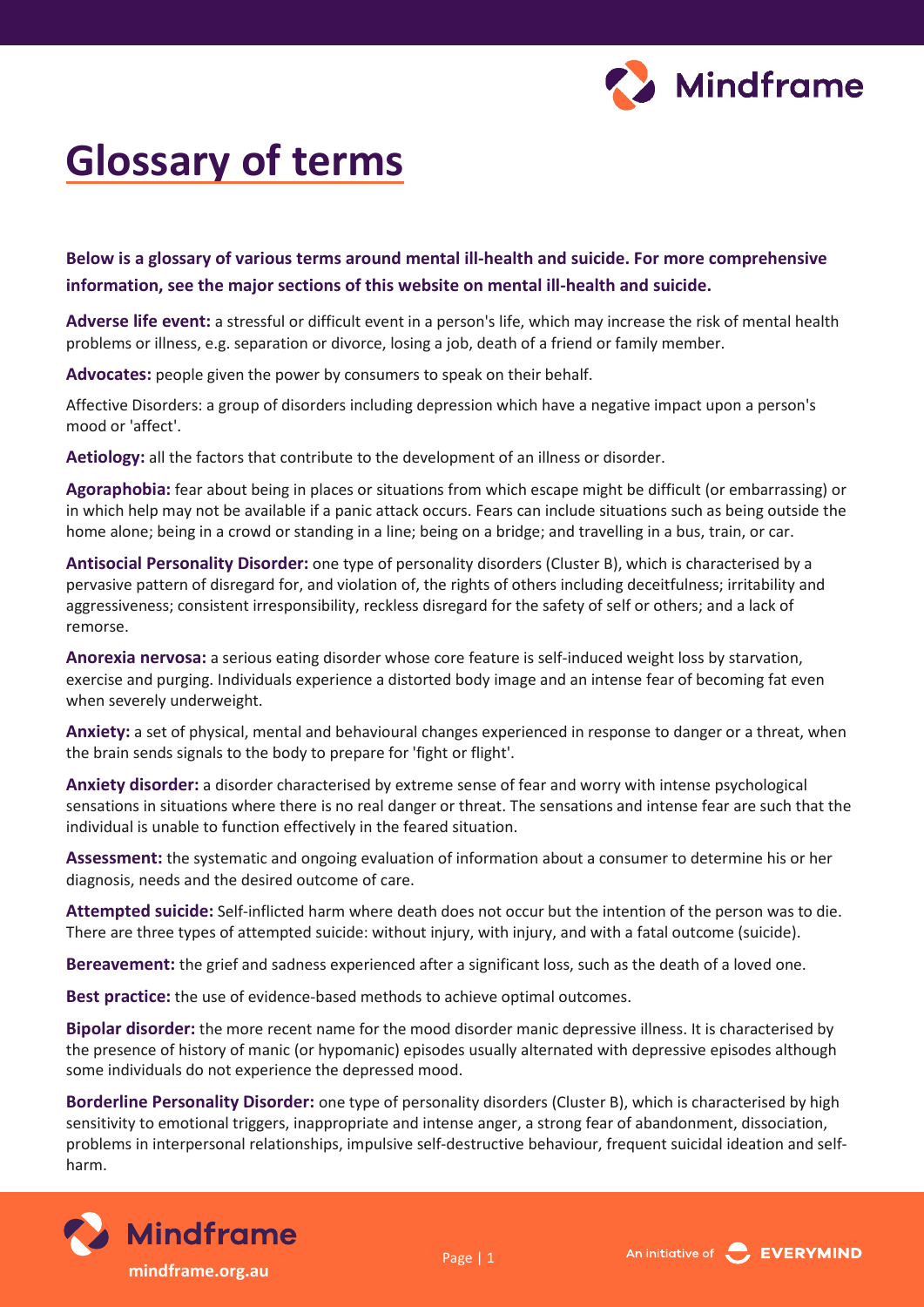

**Bulimia nervosa:** an eating disorder characterised by eating binges during which the person feels a loss of control and self disgust. To compensate for the binges and to avoid weight gain, individuals use self-induced vomiting and/or the abuse of laxatives and fluid tablets.

**Bullying:** repeated attacks on a person (verbal, physical, social or psychological) which cause distress at the time and also cause distress because of the possibility of future attacks.

**Capacity building:** capacity building is about increasing the abilities and resources of individuals, organisations and communities to manage change.

**Carer:** a person whose life is affected by a close relationship with a consumer, or who has chosen and contracted a caring role.

**Child abuse:** a pattern of inappropriate treatment of a child, which may include physical or sexual abuse, emotional abuse, or neglect of the child's care.

**Chronic:** of long duration or recurring frequently, often with progressive seriousness.

**Conduct disorder:** recurrent behaviour over at least 6-12 months showing no regard for social norms or rights of others; may include aggression toward people or animals, property damage, violation of rules, deceitfulness or theft.

**Consumer/client (of mental health service):** a person who has experienced mental illness and has received services or has been significantly affected by a mental health service.

**Delusions:** beliefs or thoughts which are bizarre and are different from most people in that person's culture, e.g. a person believing they are being persecuted or plotted against, that their thoughts are being broadcast aloud, or that they are someone else, such as a famous person or religious figure. It is a common symptom of schizophrenia and other psychoses.

**Depression:** feelings of extreme sadness and grief, perhaps in response to a negative event or situation; if feelings are severe or persistent they may indicate an illness, which may also be called Depression or may be differentiated by the terms Clinical Depression, Depressive Illness, or Mood Disorder.

**Depressive Illness:** a diagnosable disorder characterised by severe or persistent feelings of depression often with other symptoms, such as anxiety, guilt, changes in sleep and eating patterns, hopelessness, loss of energy, poor concentration.

**Diagnosis:** a decision based on the recognition of clinically relevant symptomatology, the consideration of causes that may exclude a diagnosis of another condition, and the application of clinical judgement.

**Drugs:** substances which have an effect on the human body, the use of which may be legal or illegal. Drugs may include over-the-counter medications, prescription medications, cigarettes, alcohol, heroin, cocaine, marijuana, etc. See also substance use and substance abuse.

**Early Intervention:** in mental health, this term means picking up the early signs of a mental health problem and providing support before the situation worsens, e.g. a teacher referring a troubled student to the school counsellor.

**Eating disorders:** a group of illnesses characterised by disturbed eating patterns and a preoccupation with body image. See also anorexia nervosa and bulimia nervosa, which are two of the major types of eating disorders.

**Emotional abuse:** a pattern of abuse in which the person's sense of self and emotional security is undermined, e.g. by verbal abuse, threats of maltreatment and severe punishment, rejecting the person and with-holding affection, creating a climate of fear, or keeping the person socially isolated. See also Child abuse.

**Evidence-based:** Approaches that use and are based on clear evidence from existing literature.



**mindframe.org.au**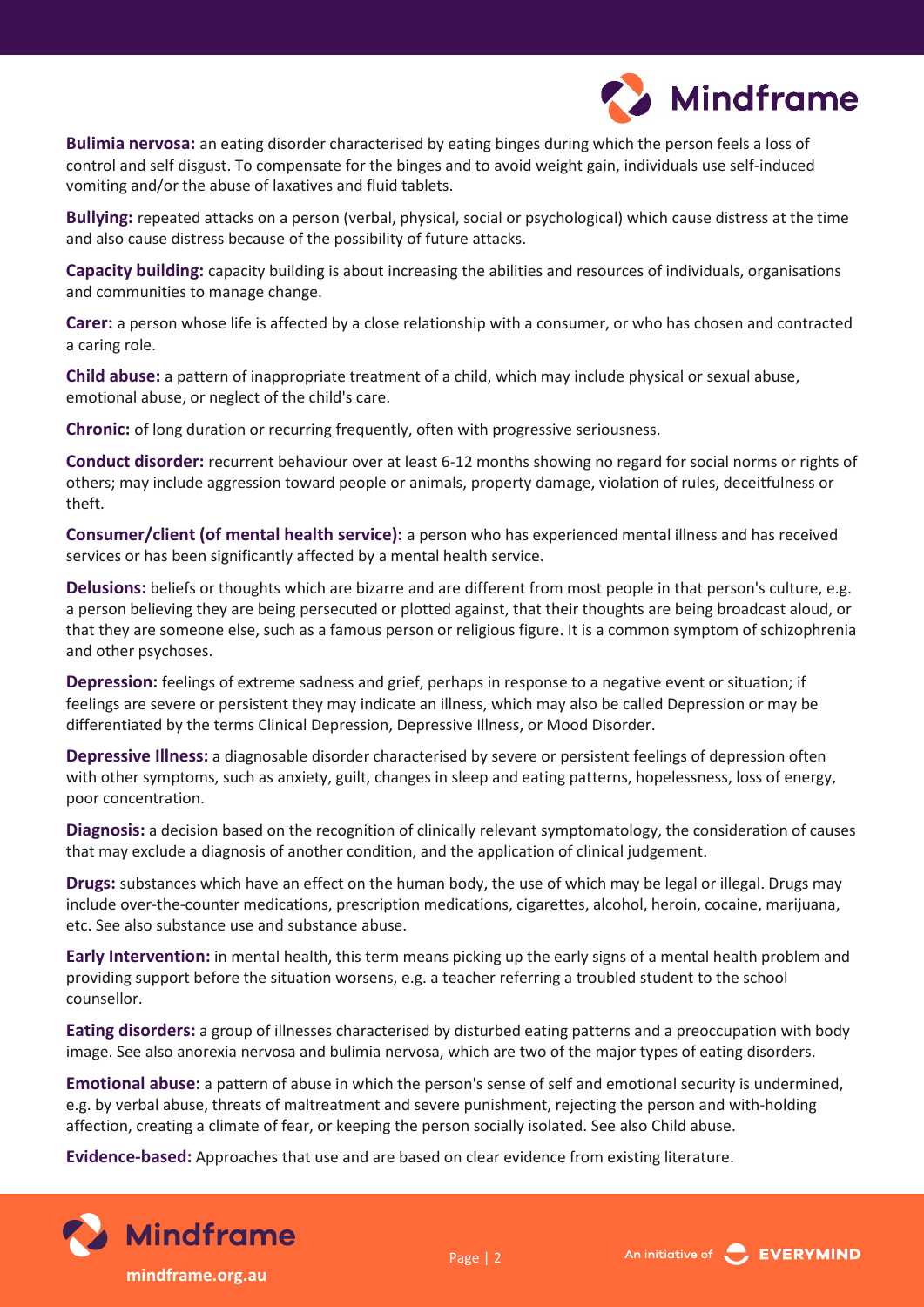

**General Anxiety Disorder (GAD):** one type feelings of constant apprehension and a general tendency to be worried about many areas of life e.g. health, work and finances.

**Hallucinations:** sensing or feeling something which is not there, even though it seems real, e.g. hearing voices, seeing people or things which aren't there, feeling or smelling something which is not real. It is a common symptom of schizophrenia and other psychoses.

**Health:** a state of physical, emotional, social and spiritual wellbeing, which is more than simply the absence of an illness.

**Help-seeking behaviour:** a willingness and ability to seek personal and/or professional support when facing health or personal difficulties.

**Hypomania:** an episode of illness that resembles mania but is less intense and less disabling. The state is characterised by an euphoric mood, an unrealistic optimism, increased speech and activity, and a decreased need for sleep. For some, there is increased creativity, while others experience reduced judgement and functioning.

**Incidence:** The number of cases identified in a given period, usually a year, i.e. the number of people who die by suicide. Incident rate is usually expressed per 100 000 population.

**Intervention:** To provide a service so as to produce an outcome or modify a situation; to take action or to improve health or change the course of or treat a disease or dysfunctional behaviour.

**Maintenance treatment:** treatment designed to prevent a recurrence of illness or maintain maximum health.

**Mania/manic episode:** an episode of illness characterised by extreme mood swing where a person feels extremely high, energetic, and agitated, has less need for sleep and experiences rapid speech and thought. Some people also experience hallucinations and delusions.

**Manic depression:** a term previously used for bipolar disorder.

**Mental disorder:** a diagnosable illness that significantly interferes with an individual's cognitive, emotional or social abilities. Often used interchangeably with the term mental illness.

**Mental health:** holistic sense of well being and the capacity of people within groups and an environment to interact in a way that promotes subjective well-being and optimal development to achieve individual and collective goals.

**Mental health literacy:** 'The ability to recognise specific disorders; knowing how to seek mental health information; knowledge of risk factors and causes, of self-treatments and of professional help available, and attitudes that promote recognition and appropriate helpseeking.' 1)

**Mental health problem:** reduced emotional, social, cognitive ability or well-being but not to the extent that the criteria for a mental disorder are met; disruption in the interactions between the individual, the group and the environment producing a reduced state of mental health.

**Mental health professional:** professionally trained person working specifically in mental health such as a social worker, psychologist, psychiatrist, psychiatric nurse and occupational therapist.

**Mental health promotion:** activity to maximise mental health and well-being among populations and individuals.

**Mental health service:** public or private service in which the primary role is to provide treatment, rehabilitation or community support for people affected by mental disorder or psychiatric disability.

**Mental illness/disorder:** a recognised, medically diagnosable illness which results in a significant impairment of an individual's thinking and emotional abilities and may require intervention.





**mindframe.org.au**

Page | 3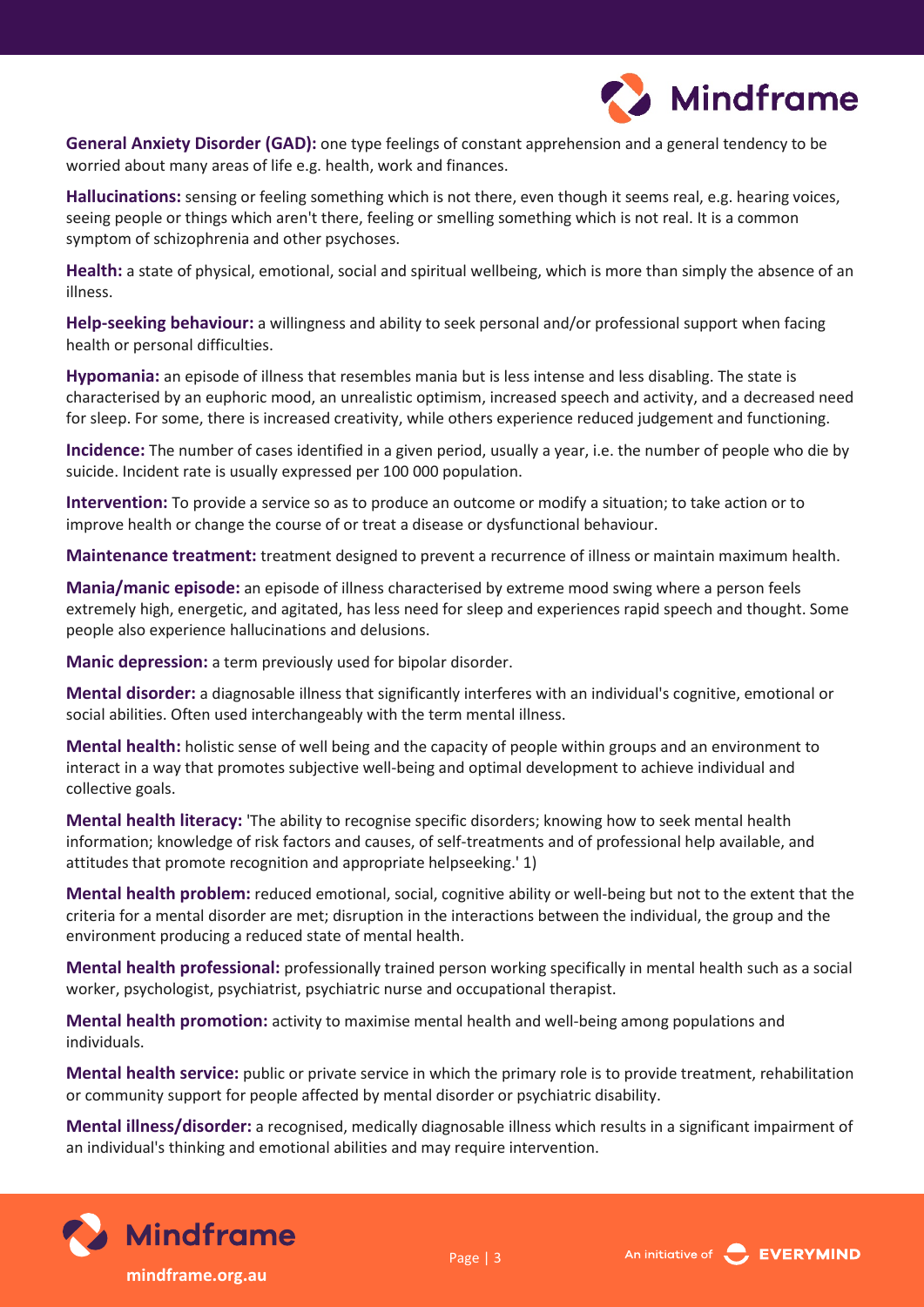

**Mood disorder:** a term used to describe depression and related disorders, which have a negative effect on a person's mood; sometimes also called affective disorders.

**Multidisciplinary team:** the identifiable group of mental health personnel comprising a mix of professionals responsible for the treatment and care of people with mental illness.

**National Mental Health Strategy:** comprises the National Mental Health Policy and Plan adopted by Commonwealth, State and Territory Health Ministers in 1992 and the Statement of Rights and Responsibilities. The strategy commits all governments to improve the lives of people with a mental illness.

**National Suicide Prevention Program:** A \$48 million whole-of-government and whole-of-community approach to suicide prevention, building on the National Youth Suicide Prevention Strategy. The NSPP supports national suicide prevention activities across the lifespan, with a continuing focus on young people. Activities include education and training within communities, building networks between primary care providers such as general practitioners and community organisations, and initiatives that aim to address risk and protective factors for suicide, including media activities and community development.

**National Youth Suicide Prevention Strategy:** A \$31 million coordinated approach to youth suicide prevention (which ended in June 1999) that involved all Australian governments, health professionals, carers, researchers and others. Funding was provided for rural youth counselling, enhanced telephone counselling, programs for parents, the education and training of professionals and for research activities.

**Non-psychotic illnesses:** mental illnesses which do not generally include psychotic symptoms, such as phobias, anxiety disorders, depression, eating disorders, obsessive compulsive disorder.

**Obsessive-compulsive disorder:** mental health disorder characterised by constant unwanted thoughts; often results in the performance of elaborate rituals in an attempt to control or banish the persistent thoughts. For example, people affected may have an obsession about contamination may drive a person to the compulsive ritual of washing their hands excessively after contact with others.

**Panic attack:** a feeling of panic, with associated physical symptoms, which often starts suddenly and for no apparent reason, and is not associated with a particular event or situation: symptoms include shortness of breath, chest pain, dizziness, feeling faint, shaking, dry mouth, pounding heart, tingling, sweating, an urge to flee, nausea, blurred vision, difficulty gathering thoughts.

**Panic disorder:** people with this disorder experience more than one panic attack, which is not associated with a particular event or situation, and then become worried about having another attack.

**Personality Disorder:** a pattern of thoughts, feelings and behaviour (such as paranoid or antisocial behaviour) which is very different from other people in that person's culture and which causes distress or poor functioning. See also borderline personality disorder.

**Phobia:** intense fear of specific objects/ situations where there is no real danger. Phobias interfere significantly with the individual's ability to function effectively in the feared situation.

**Postnatal depression:** a serious depressive disorder that affects about one in eight women after the birth of a baby and involves mood changes, appetite and sleep disturbance, feelings of inadequacy, anxiety and guilt, and loss of concentration and memory.

**Prevalence:** the proportion of the population with the disease/disorder.

**Protective factors:** refers to a range of factors that appear to have the capacity to protect individuals who might otherwise be at risk of developing mental illnesses.



**mindframe.org.au**

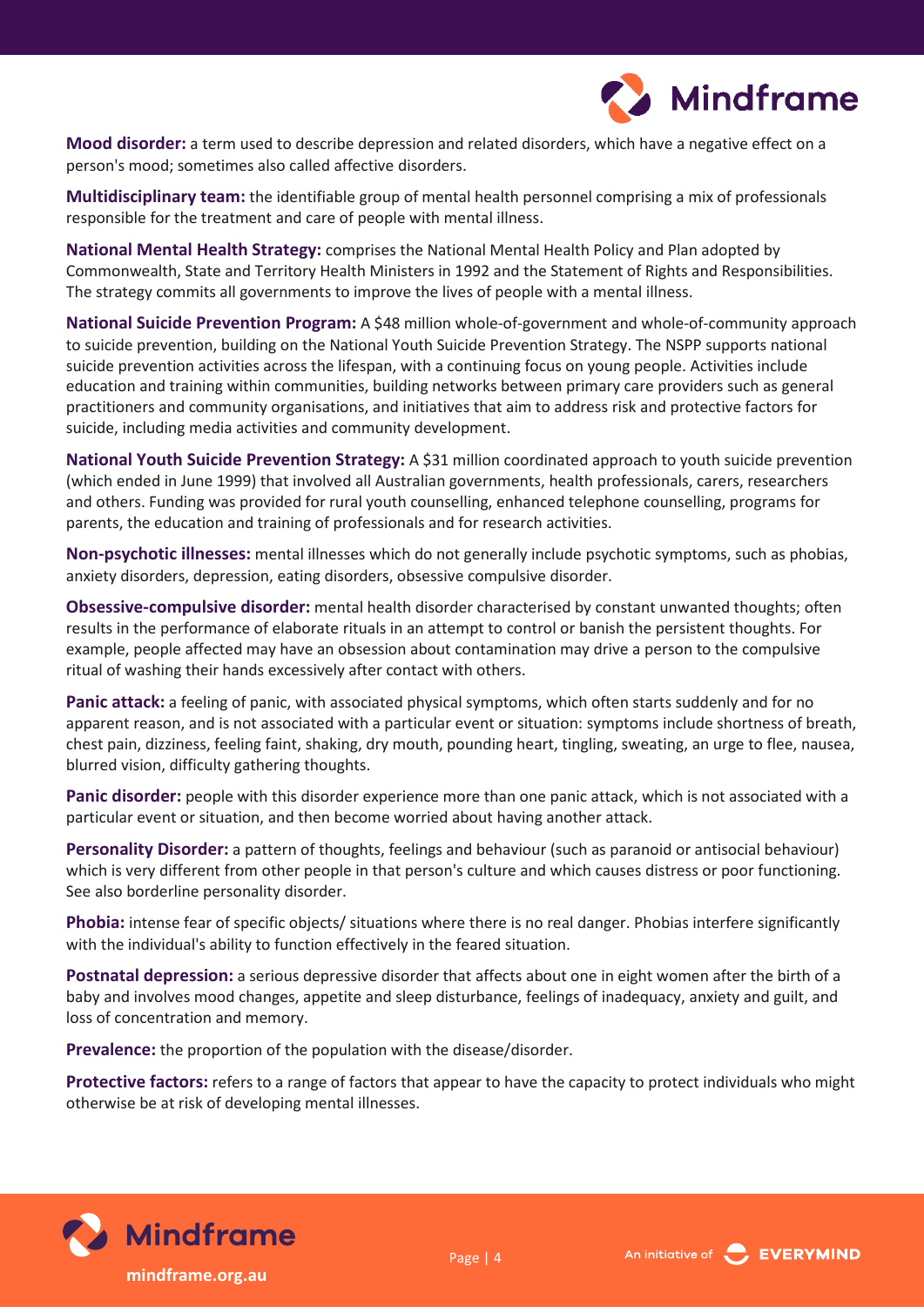

**Psychiatric disability:** loss or deficit in a person's day-to-day functioning which is the result of having or having had a mental disorder. The level of psychiatric disability may be minimal or nonexistent if the disorder is well managed or if the individual has fully recovered.

**Psychiatrist:** a doctor who has undertaken additional training to become a specialist in mental illness and can prescribe medications as well as providing or referring people to other forms of treatment and support.

**Psychologist:** a professional trained in assessing people's behaviour, who can offer advice and/or counselling in regard to certain situations; a clinical psychologist specialises in mental health problems and illness, rather than other aspects of people's behaviour.

**Psychosis/psychotic episode:** a period of mental illness when the person loses contact with reality. The ability to make sense of thoughts, feelings and external information is seriously affected.

**Post-traumatic stress disorder (PTSD):** many people who have experienced major trauma such as war, torture, motor accidents, fires or violence continue to feel terror long after the event. They may experience nightmares or flashbacks for years.

**Predisposing factors:** Non-modifiable factors that may increase a person's chance of developing mental illnesses, such as genetic and neurobiological factors, gender, personality, culture, socio-economic background and level of isolation.

**Resilience:** a person's ability to bounce back after experiencing difficult events or situations, which helps to protect them from developing a mental health problem or illness.

**Risk factors:** factors associated with higher risk for developing a particular illness, e.g. high cholesterol is a risk factor for heart disease. Some risk factors increase the chance of developing a mental health problem or illness, such as having a parent with a mental illness, being bullied or abused, or experiencing a stressful life event.

**Risk taking behaviour:** a pattern of behaviour in which a person is attracted to dangerous and possibly illegal activities, such as violence, excessive alcohol or drug use, hanging from moving trains or vehicles, etc.

**Schizophrenia:** a mental illness that affects one in 100. It interferes with a person's mental functioning and, over the long term, may cause personality changes. The first onset is usually in adolescence or early adulthood. Common symptoms include delusions, hallucinations and confused thoughts, speech and behaviour.

**Self-harm:** this includes the various methods by which individuals harm themselves, such as self-laceration, selfbattering, taking overdoses, or deliberate recklessness. Recent research suggests that self-harm is more common than attempted suicide and is a serious youth health problem.

**Sexual abuse:** occurs when a person is forced by another to engage in unwanted and/or underage sexual activity. It may be in the form of non-contact sexual abuse (e.g. being forced to watch sex or pornography), contact abuse (e.g. being forced to touch the genitals) or intercourse (rape).

**Social and emotional wellbeing:** being able to function well socially and feel well emotionally; an alternative term for 'mental health' and the preferred term for some people, including many indigenous communities.

**Social phobia/social anxiety:** fear that others will judge everything you do or say in a negative way. People may believe they are permanently flawed and worthless if any sign of poor performance is detected. See also anxiety.

**Stigma:** a mark of shame or disapproval, of being shunned. It emerges when people feel uneasy or too embarrassed to talk about behaviour they perceive as different. Some degree of stigma is associated with all mental illness but is particularly strong when the illness results in unusual behaviour. Stigma can create a wall of silence that is damaging to the person, the community, his or her family and friends.



**mindframe.org.au**